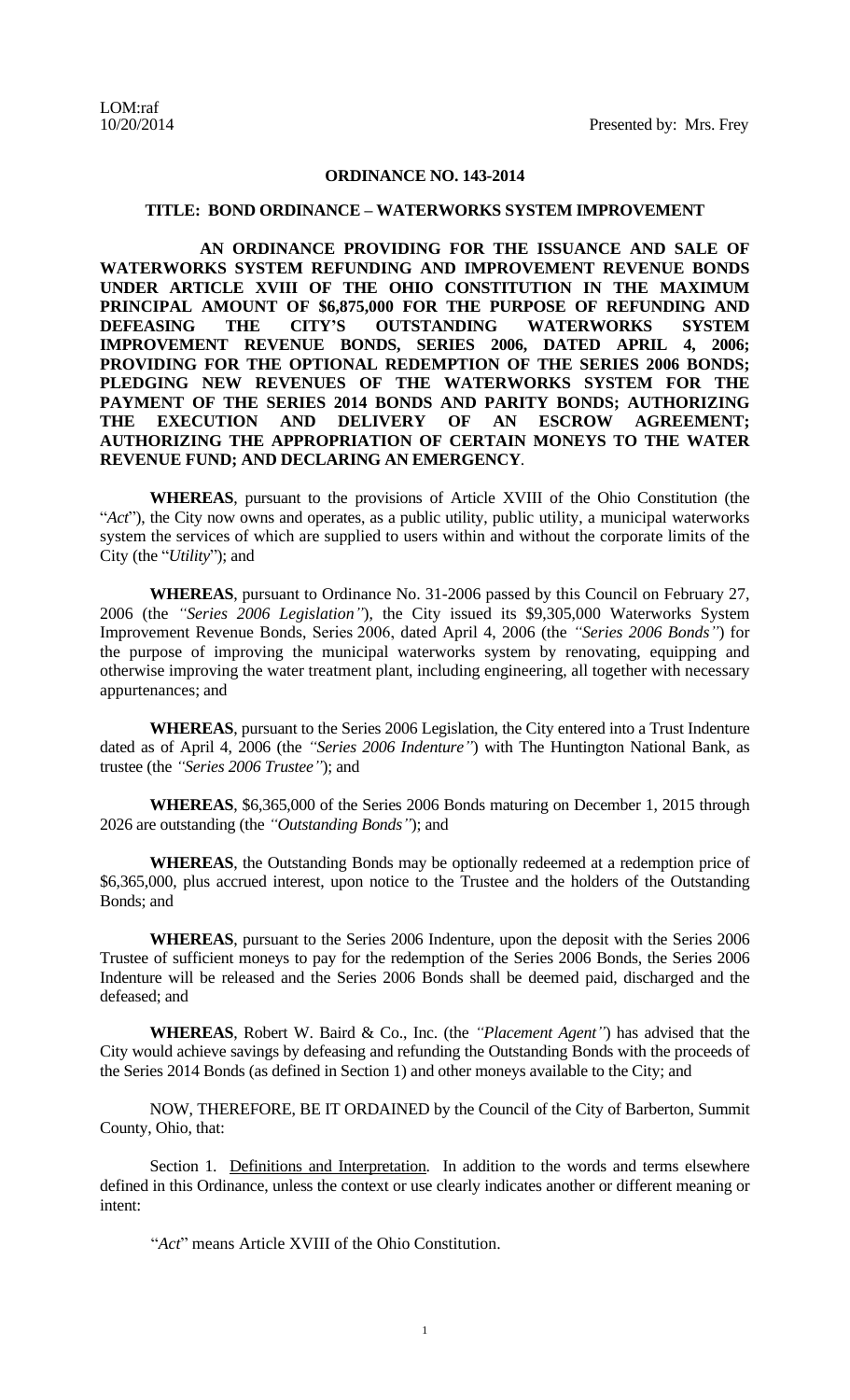*"Additional Bonds"* means any bonds, notes or other obligations of the City issued after the issuance of the Series 2014 Bonds and are secured by a pledge of the Net Revenues and the amounts on deposit in the Water Revenue Fund (to the extent those amounts constitute Net Revenues) on a parity with the pledge of the Net Revenues and the amounts on deposit in the Water Revenue Fund (to the extent those amounts constitute Net Revenues) to the Series 2014 Bonds.

*"Authorized Denominations"* means the denomination of \$100,000 or any integral multiple of \$5,000 in excess thereof.

*"Bond proceedings"* means, collectively, this Ordinance and such other proceedings of the City, including the Series 2014 Bonds, that provide collectively for, among other things, the rights of the owners of the Series 2014 Bonds.

*"Bond Register"* means the books and records necessary for the registration, exchange and transfer of the Series 2014 Bonds as provided in this Ordinance.

*"Bond Registrar"* means the authenticating agent, bond registrar, transfer agent and paying agent for the Series 2014 Bonds, initially the Fiscal Officer.

*"Bond Counsel"* means Squire Patton Boggs (US) LLP.

*"Bond Service Charges"* means the principal (as payable at stated maturity or pursuant to mandatory redemption) and interest required to be paid on the Series 2014 Bonds or any Additional Bonds.

*"Certificate of Award"* means a certificate identified as a "Certificate of Award" or supplement thereto, executed by the Mayor and the Fiscal Officer pursuant to Section 5, setting forth and determining those terms or other matters pertaining to the Series 2014 Bonds and their issuance, sale and delivery as this Ordinance requires or authorizes to be set forth or determined in a Certificate of Award.

*"Clerk"* means the Clerk of this Council.

*"Closing Date"* means the date of physical delivery of, and payment of the purchase price for, the Series 2014 Bonds.

*"Code"* means the Internal Revenue Code of 1986, the Regulations (whether temporary or final) under that Code or the statutory predecessor of that Code, and any amendments of, or successor provisions to, the foregoing and any official rulings, announcements, notices, procedures and judicial determinations regarding any of the foregoing, all as and to the extent applicable. Unless otherwise indicated, reference to a Section of the Code includes any applicable successor section or provision and such applicable Regulations, rulings, announcements, notices, procedures and determinations pertinent to that Section.

*"Council"* means the Council of the City.

*"Escrow Agreement"* means the Escrow Agreement between the City and the Escrow Trustee authorized by this Ordinance.

*"Escrow Fund"* means the Series 2006 Bonds Escrow Fund established pursuant to the Escrow Agreement.

*"Escrow Trustee"* means The Huntington National Bank. as escrow trustee pursuant to the Escrow Agreement.

*"Fiscal Officer"* means the Director of Finance of the City.

*"Interest Payment Dates"* means June 1 and December 1 of each year that the Series 2014 Bonds are outstanding, commencing on June 1, 2015.

*"Law Director"* means the Law Director of the City.

*"Mayor"* means the Mayor of the City.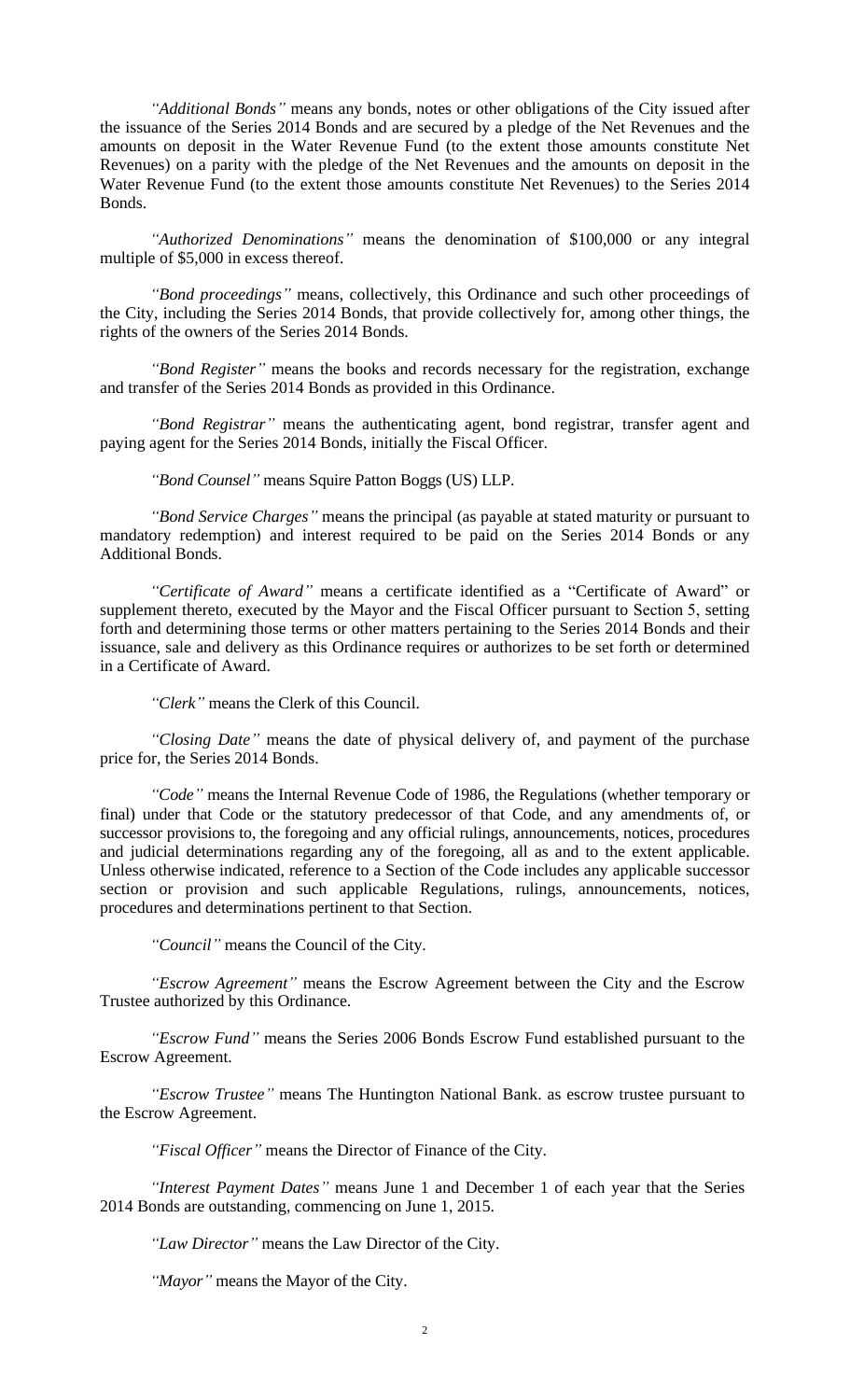*"Net Revenues"* means Revenues minus Operating Reserve minus Operating Expenses.

*"Operating Expenses"* means all expenses for the operation, maintenance, administration and ordinary current repairs of the Utility necessary in order to maintain and operate the Utility in a reasonable and prudent manner, and including items normally included as essential expenses in the operating budget of municipally owned water systems, and further including, without limitation, insurance premiums, the City's administrative expenses allocable to the Utility (including, without limitation, engineering, architectural, legal, consulting and accounting fees and expenses), any taxes or assessments, whether general or special, that are lawfully imposed on the Utility or on the revenue or income derived from the operation of the Utility, charge for electricity, telephone and other public or private utility services, any penalty or fine imposed on the City by any governmental or regulatory authority arising from the City's manner of operation of the Utility (except to the extent, if any, such penalty or fine is subordinated to the payment of Operating Expenses and Bond Service Charges), and fees and expenses of the Bond Registrar and any authenticating and paying agents, and other expenses related to the foregoing, all as determined (except as otherwise specified in this definition) in accordance with standard principles of municipal utility accounting. Operating Expenses shall not include: (1) Bond Service Charges; or (2) any allowance for amortization or depreciation of the Utility; or (3) expenditures for capital replacements having an estimated life or usefulness and cost that exceeds minimum standards established by the City's accounting policies, and engineering, architectural, legal, consulting and accounting fees and expenses incurred in connection with those expenditures.

*"Operating Reserve"* means an amount to be on deposit in the Water Revenue Fund equal to one-sixth of the Operating Expenses incurred by the Utility in the immediately preceding calendar year that may be used to pay Operating Expenses.

*"Principal Payment Dates"* means December 1 in each of the years specified in the Certificate of Award; provided that the final Principal Payment Date shall not be later than December 1, 2026.

*"Purchaser"* means PNC Bank, National Association.

*"Purchaser Counsel"* means Benesch, Friedlander, Coplan & Aronoff, LLP.

*"Record Date"* means the fifteenth day of the calendar month immediately preceding an Interest Payment Date or Principal Payment Date, as applicable.

*"Revenues"* means all revenues received by the City from or in connection with the ownership, operation, use and services of the Utility, including without limitation, all rates, charges, rentals and other income related to the Utility and received by the City or accrued to the City, to be deposited into the Water Revenue Fund, all as determined in accordance with standard principles of municipal utility accounting, together with any other money of the City deposited in the Water Revenue Fund except proceeds from the sale of bonds, notes or other obligations of the City. Revenues do not include (a) proceeds from the sale of any bonds, notes or other obligations of the City, (b) proceeds from the sale of any portion of the Utility or the profit or loss from the sale or other designation, not in the ordinary course of business, of any fixed or capital assets of the Utility, (c) proceeds of insurance (other than insurance that provides for lost revenue when the Utility is unable to function) or proceeds from a taking pursuant to eminent domain, or (d) any investment income realized from any investment made from any money in the Water Revenue Fund.

*"Series 2006 Bond Reserve Fund"* means the Bond Reserve Fund established pursuant to the Series 2006 Trust Agreement and held by the Series 2006 Trustee.

*"Series 2006 Bond Fund"* means the Bond Fund established pursuant to the Series 2006 Indenture and held by the Series 2006 Trustee.

*"Series 2006 Continuing Disclosure Agreement"* means the Continuing Disclosure Agreement authorized by the Series 2006 Legislation.

*"Series 2014 Bonds"* means the Water System Revenue Refunding Bonds, Series 2014 in an amount not to exceed \$6,875,000 authorized by this Ordinance.

*"Water Revenue Fund"* means the Water Revenue Fund (Fund No. 518) previously established by this Council and to be applied hereafter as provided in this Ordinance.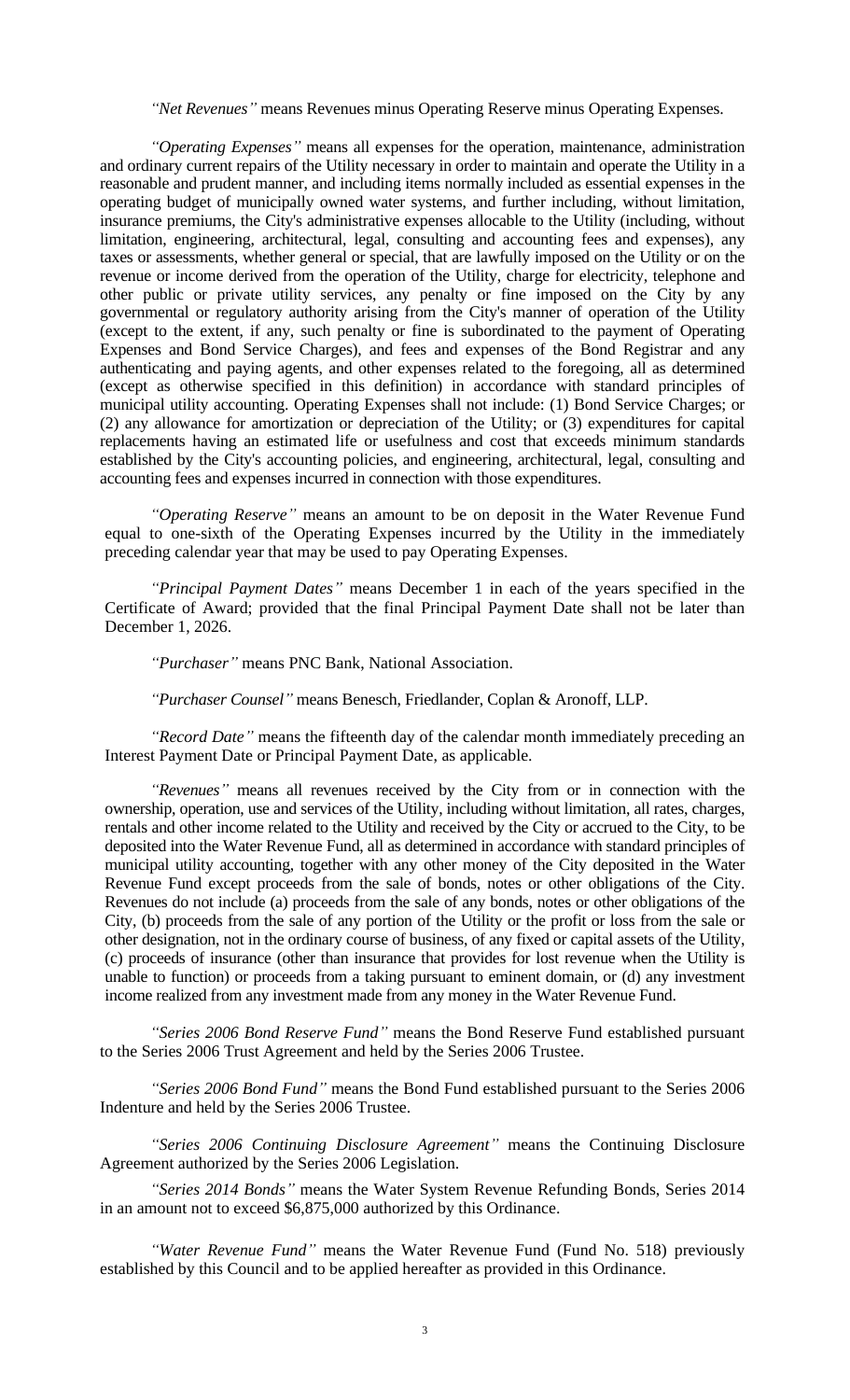*"Water Replacement Fund"* means the Water Replacement Fund (Fund No. 520) established pursuant to the Series 2006 Indenture and held by the City.

*"Water Surplus Reserve Fund"* means the Water Utility Reserve Fund (Fund No. 523) established pursuant to the Series 2006 Indenture and held by the City.

The captions and headings in this Ordinance are solely for convenience of reference and in no way define, limit or describe the scope or intent of any Sections, subsections, paragraphs, subparagraphs or clauses hereof. Reference to a Section means a section of this Ordinance unless otherwise indicated.

Section 2. Authorized Principal Amount and Purpose; Application of Proceeds. It is necessary and determined to be in the City's best interest to issue a water system revenue refunding bonds of this City in a maximum principal amount of \$6,875,000 (the "Series 2014 Bonds") for the purpose of refunding the Outstanding Bonds and paying costs of the issuance of the Series 2014 Bonds. The Series 2014 Bonds shall be issued in an aggregate principal amount determined by the Mayor and the Fiscal Officer in the Certificate of Award, consistent with their determination of the best interest of and financial advantage to the City

The proceeds from the sale of the Series 2014 Bonds are appropriated and shall be used, allocated and deposited as follows:

First, in addition to other available moneys of the City, an amount necessary to redeem the Outstanding Bonds shall be delivered to the Escrow Trustee and deposited into the Escrow Fund to be used in accordance with the Escrow Agreement; and

Second, the balance shall be deposited into the Water Revenue Fund and used to, first, pay the fees of Bond Counsel, the Placement Agent, the Escrow Trustee, and the fee of Purchaser's Counsel in an amount not to exceed \$1,500, incurred in connection with the issuance of the Series 2014 Bonds, and, second, for any lawful purpose.

Section 3. Denominations; Dating; Principal and Interest Payment and Redemption Provisions. The Series 2014 Bonds shall be issued in one lot as fully registered bond in Authorized Denominations. The Series 2014 Bonds shall be dated as of the Closing Date. If requested by the Purchaser, the Fiscal Officer is hereby authorized to prepared on bond representing the aggregate principal amount of the Series 2014 Bonds maturing on all of the Principal Payment Dates.

(a) Interest Rates, Interest Payment Dates and Maximum Net Interest Rate. The Series 2014 Bonds shall bear the rate or rates of interest per year (computed on the basis of a 360-day year comprised of 30-day months), as shall be determined by the Mayor and the Fiscal Officer in the Certificate of Award, which shall be payable at such rate or rates on the Interest Payment Dates until the principal amount has been paid or provided for. The Series 2014 Bonds shall bear interest from the most recent date to which interest has been paid or provided for or, if no interest has been paid or provided for, from their date.

The weighted average rate or rates of interest to be borne by the Series 2014 Bonds, determined by taking into account the respective principal amounts of the Series 2014 Bonds and terms to maturity of those principal amounts of Series 2014 Bonds, shall not exceed 4% per year.

(b) Principal Payment Schedule. The Series 2014 Bonds shall mature or be payable on the Principal Payment Dates in principal amounts as shall be determined by the Mayor and the Fiscal Officer, in the Certificate of Award, consistent with their determination of the best interest of and financial advantage to the City.

(c) Bond Registrar; Bond Register. (i) The Fiscal Officer is appointed to act as the Bond Registrar. The Fiscal Officer may resign as Bond Registrar, or may be removed as Bond Registrar by this Council, at any time after this Council has appointed a banking institution to succeed the Fiscal Officer as the Bond Registrar, which banking institution shall then be the Bond Registrar for all purposes of this Ordinance and the Series 2014 Bonds.

(ii) The Bond Registrar will complete the Series 2014 Bonds to be originally delivered to the Purchaser by inserting the appropriate information into the Series 2014 Bond form and will record the name and address of the Purchaser in the Bond Register.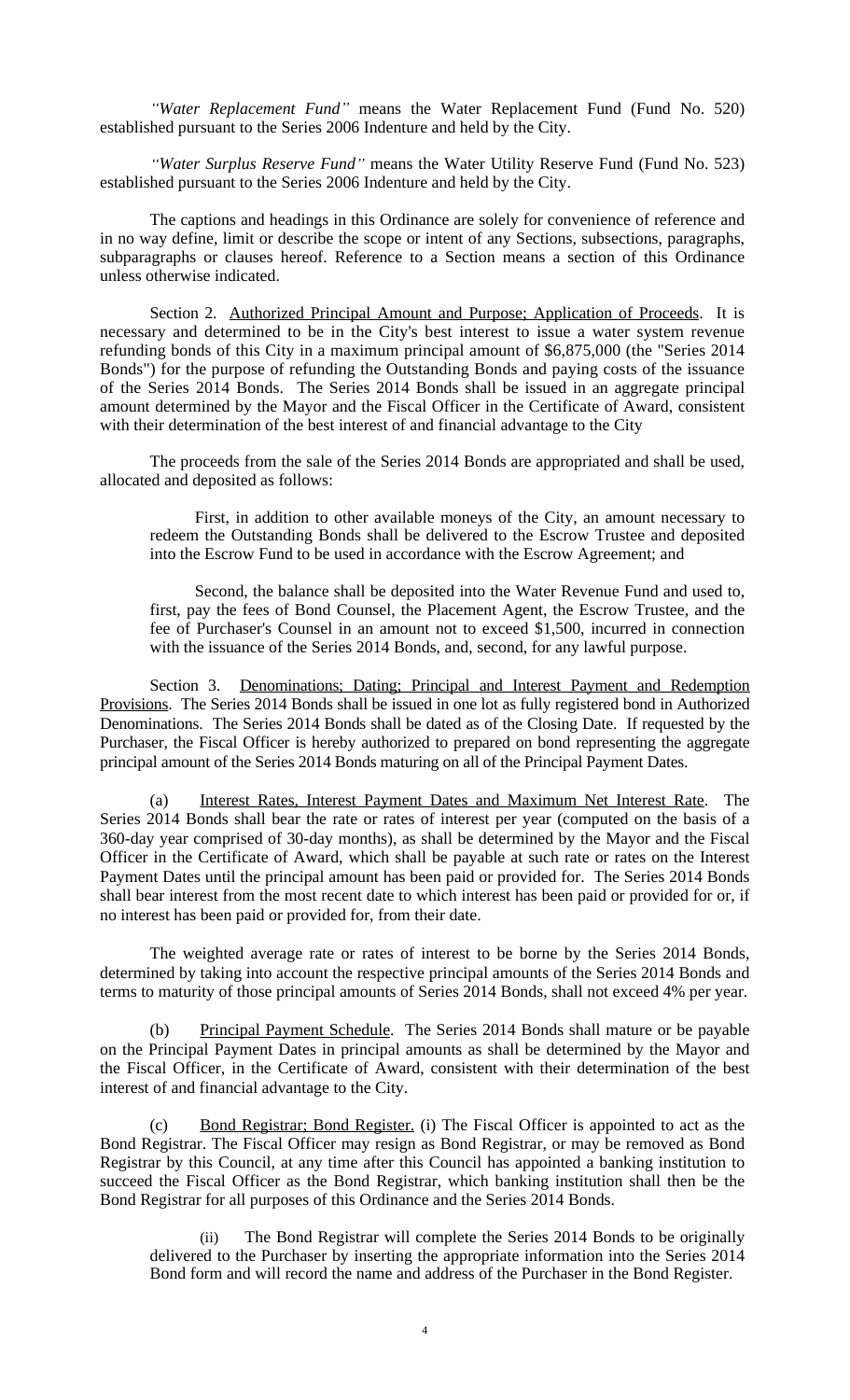(iii) The Bond Registrar will sign the Certificate of Authentication on the Series 2014 Bonds to be originally delivered to the Purchaser.

(iv) The Bond Registrar shall hold in safekeeping the Series 2014 Bond forms not originally delivered to the Purchaser, and shall notify the City of any need for additional Series 2014 Bond forms in sufficient time to permit an adequate supply to be available for exchange or transfer.

(v) So long as the Series 2014 Bonds remain outstanding, the Bond Registrar will maintain and keep at its office the Bond Register. The person or entity in whose name a Series 2014 Bond is registered on the Bond Register shall be regarded as the absolute owner of that Series 2014 Bond for all purposes of this Ordinance. Payment of or on account of the principal of and interest on any Series 2014 Bond shall be made only to or upon the order of that person; and neither the City nor the Bond Registrar shall be affected by any notice to the contrary, but the registration may be changed as provided in this Section 3(c). All such payments shall be valid and effectual to satisfy and discharge the City's liability upon the Series 2014 Bonds, including interest, to the extent of the amount or amounts so paid.

(vi) A Series 2014 Bond may be exchanged for another Series 2014 Bond upon presentation and surrender at the office of the Bond Registrar, together with a request for exchange signed by the registered owner or by a person legally empowered to do so in a form satisfactory to the Bond Registrar. A Series 2014 Bond may be transferred only on the Bond Register and only upon presentation and surrender of the Series 2014 Bond at the office of the Bond Registrar together with an assignment signed by the owner of the Series 2014 Bond or by a person legally empowered to do so in a form satisfactory to the Bond Registrar. Upon such exchange or transfer, the Bond Registrar shall complete, authenticate and deliver a new Series 2014 Bond equal to the then unmatured principal amount of the Series 2014 Bond.

(vii) If manual signatures on behalf of the City are required, the Bond Registrar shall undertake the exchange or transfer of Series 2014 Bond only after the new Series 2014 Bond is signed by the Mayor and the Fiscal Officer. In all cases of an exchanged or transferred Series 2014 Bond, the City shall sign and the Bond Registrar shall authenticate and deliver a Series 2014 Bond in accordance with the provisions of this Ordinance. The exchange or transfer shall be without charge to the owner, except that the City and Bond Registrar may make a charge sufficient to reimburse them for any tax or other governmental charge required to be paid with respect to the exchange or transfer. The City or the Bond Registrar may require that those charges, costs and expenses, if any, be paid before the procedure is begun for the exchange or transfer. Any Series 2014 Bond issued and authenticated upon any exchange or transfer shall be valid obligations of the City, evidencing the same debt, and entitled to the same security and benefit under this Ordinance, as the Series 2014 Bond surrendered upon that exchange or transfer.

(viii) The Bond Registrar shall complete, authenticate, deliver and register a new Series 2014 Bond to replace a Series 2014 Bond lost, stolen, destroyed or mutilated upon receiving written instructions to do so from the Fiscal Officer of the City together with evidence of indemnification, from the owner of the Series 2014 Bond, of the City and the Bond Registrar in a form satisfactory to the City and the Bond Registrar.

(ix) The Bond Registrar shall cancel any Series 2014 Bond surrendered to it pursuant to this ordinance for payment or retirement or for exchange, replacement or transfer. Written reports of surrender and cancellation of the Series 2014 Bonds shall be made to the Fiscal Officer by the Bond Registrar at least once each calendar year. Unless otherwise directed by the City or other lawful authority, canceled Bonds shall be retained and stored by the Bond Registrar for a period of seven years. After that time, or at any earlier time as authorized by the City, the canceled Series 2014 Bonds may, at the direction of the Fiscal Officer, be either returned to the City or destroyed by the Bond Registrar by shredding or cremation, and certificates of that destruction (describing the manner of that destruction) shall be provided by the Bond Registrar to the Fiscal Officer.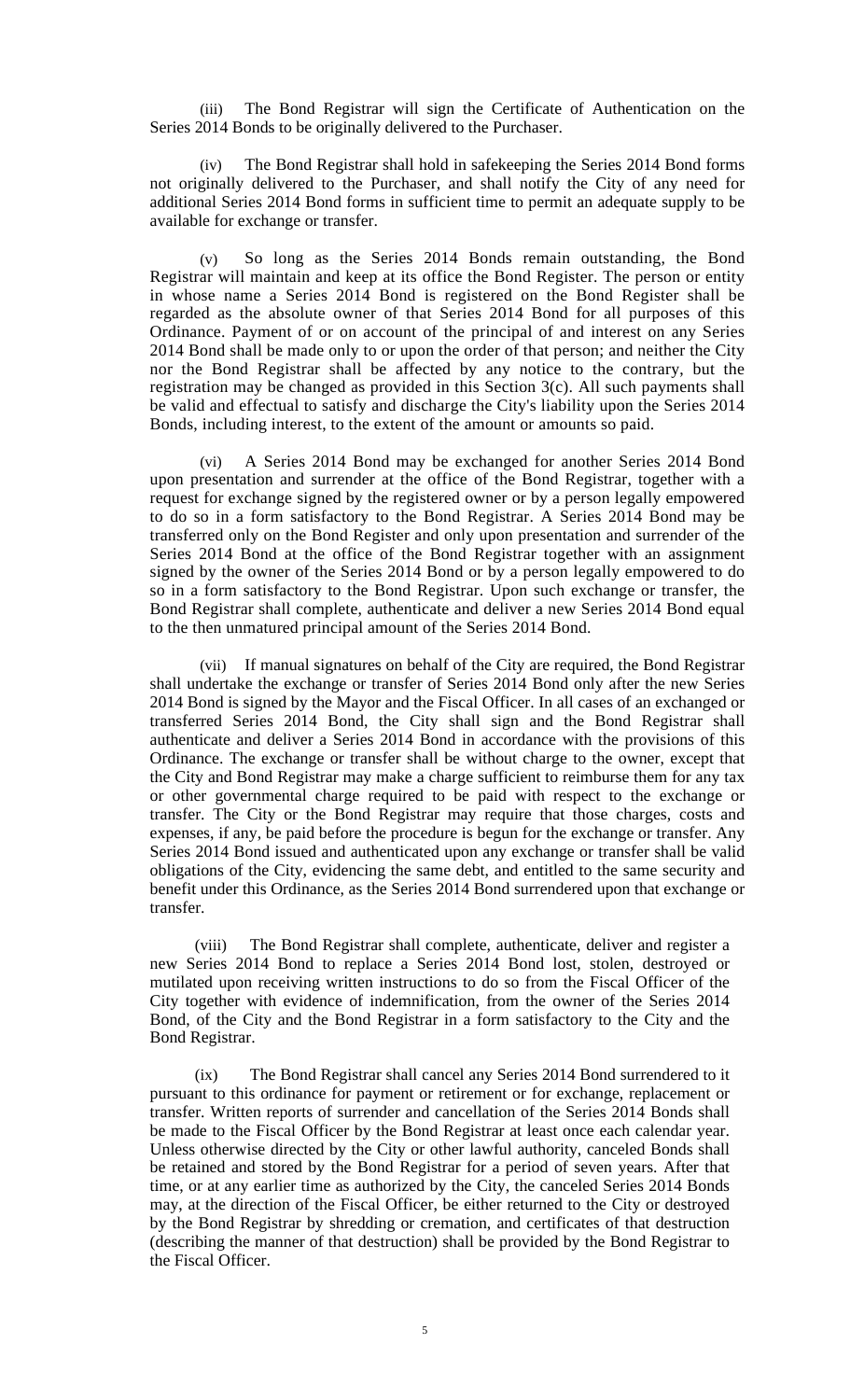(x) The Bond Registrar shall retain and store the Bond Register for seven years after payment of the Series 2014 Bonds. At any time and upon request by the City, the Bond Registrar shall permit the City to inspect the Bond Register and will provide the City with a copy of the Bond Register. Pursuant to Section 9.96 of the Revised Code the Bond Register is not a "public record" under Ohio law. In the event of a request to the Bond Registrar by any person other than the City for inspection of the Bond Register, the Bond Registrar shall notify the Fiscal Officer and will not permit that inspection unless it is approved by the Fiscal Officer, except that the Bond Registrar may permit an inspection pursuant to an order of a court of competent jurisdiction.

(xi) The Bond Registrar shall pay the principal of and interest on the Series 2014 Bonds in accordance with this Ordinance, but only from money available to the Bond Registrar for that purpose. The City shall cause funds to be available in an amount sufficient and available to pay the interest, or principal and interest, then to be due no later than 10:00 a.m. (Ohio time) on the day on which that payment is to be made.

(d) Payment of Debt Charges. The debt charges on the Series 2014 Bonds shall be payable in lawful money of the United States of America without deduction for the services of the Bond Registrar as paying agent. Principal of the Bonds shall be payable when due upon presentation and surrender of the Series 2014 Bonds at the office of the Bond Registrar; provided, however, to the extent that the Series 2014 Bonds are represented by a single bond as permitted by this Section 3, principal of the Series 2014 Bonds shall be payable when due upon presentation and proper endorsement by the Bond Registrar on the Series 2014 Bond, and in the case of the final principal payment due hereunder, surrender of the Series 2014 Bond at the main office of the Bond Registrar. Interest on a Series 2014 Bond shall be paid on each Interest Payment Date by check or draft mailed to the person in whose name the Series 2014 Bond was registered, and to that person's address appearing, on the Bond Register at the close of business on the 15<sup>th</sup> day of the calendar month next preceding that Interest Payment Date.

(e) Redemption Provisions. The Series 2014 Bonds are not subject to redemption prior to maturity.

Section 4. Execution and Authentication of Series 2014 Bonds. The Series 2014 Bonds shall be signed by the Mayor and Fiscal Officer, in the name of the City and in their official capacities, provided that both of those signatures may be a facsimile. The Series 2014 Bonds shall be issued in the Authorized Denominations and numbers as requested by the Purchaser and approved by the Fiscal Officer with such approval being evidenced by the execution of the Series 2014 Bonds by the Fiscal Officer, and shall be numbered as determined by the Fiscal Officer in order to distinguish each Series 2014 Bond from any other Series 2014 Bond, and shall express upon their faces the purpose, in summary terms, for which they are issued and that they are issued pursuant to this Ordinance.

No Series 2014 Bond shall be valid or obligatory for any purpose or shall be entitled to any security or benefit under the Series 2014 Bond proceedings unless and until the certificate of authentication printed on the Series 2014 Bond is signed by the Bond Registrar as authenticating agent. Authentication by the Bond Registrar shall be conclusive evidence that the Series 2014 Bond so authenticated has been duly issued, signed and delivered under, and is entitled to the security and benefit of, the Series 2014 Bond proceedings. The certificate of authentication may be signed by any authorized officer or employee of the Bond Registrar or by any other person acting as an agent of the Bond Registrar and approved by the Fiscal Officer on behalf of the City. The same person need not sign the certificate of authentication on all of the Series 2014 Bonds.

## Section 5. Sale of the Series 2014 Bonds.

The Series 2014 Bonds shall be sold to the Purchaser at a purchase price equal to 100% of the aggregate principal amount thereof, plus accrued interest (if any) on the Series 2014 Bonds from their date to the Closing Date.

The Mayor and the Fiscal Officer shall sign and deliver the Certificate of Award and the Series 2014 Bonds to be prepared and signed and delivered, together with a true transcript of proceedings with reference to the issuance of the Series 2014 Bonds, to the Purchaser upon payment of the purchase price. The Mayor, the Fiscal Officer, the Law Director and other City officials, as appropriate, each are authorized and directed to sign any transcript certificates, financial statements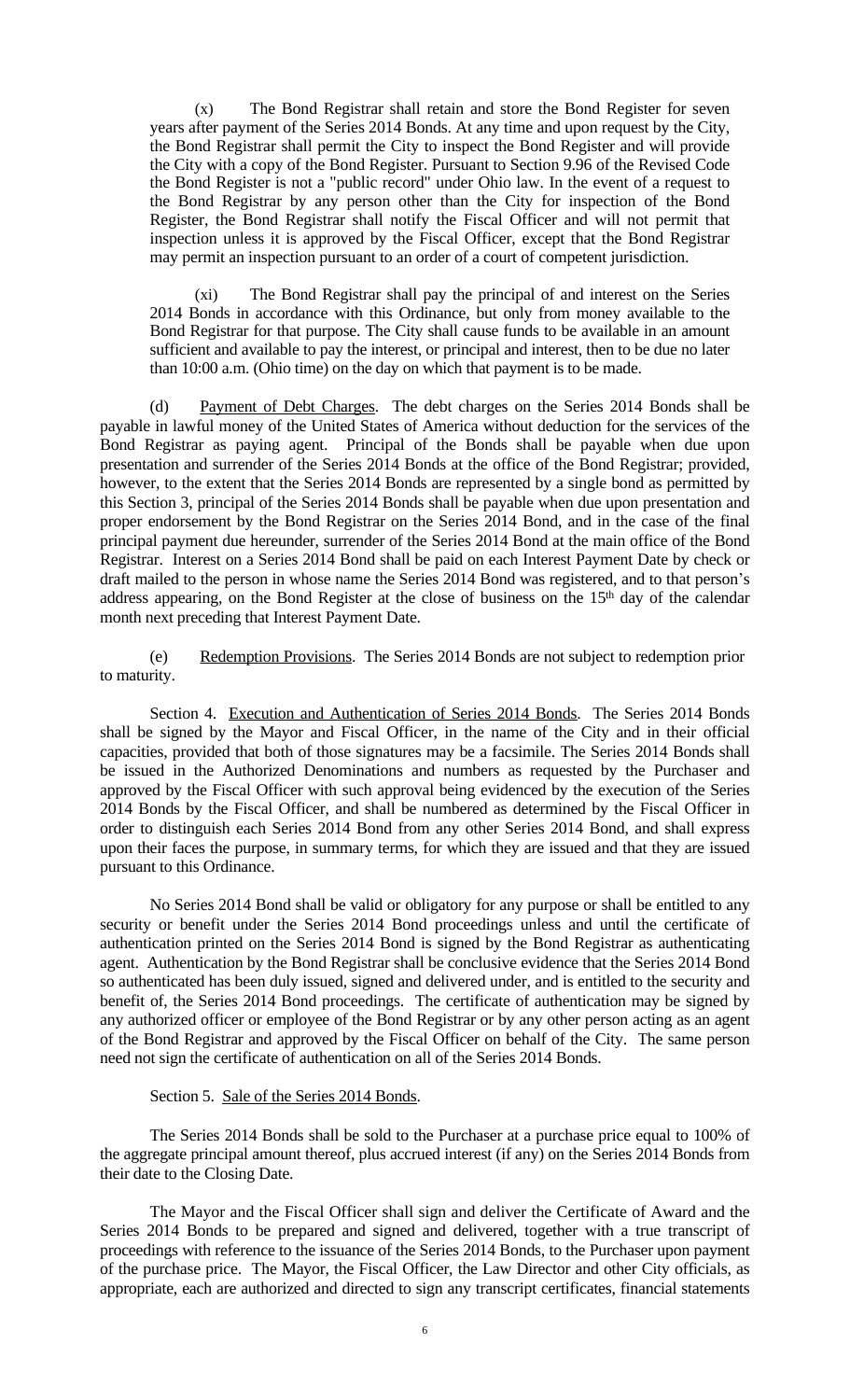and other documents and instruments and to take such actions as are necessary or appropriate to consummate the transactions contemplated by this Ordinance.

Section 6. Application of Revenues. From and after the Closing Date, and so long as the Series 2014 Bonds remain outstanding, all Revenues of the Utility shall be deposited promptly in the Water Revenue Fund. Moneys on deposit in the Water Revenue Fund shall be used as follows:

FIRST, to pay all Operating Expenses; then

SECOND, after reserving the Operating Reserve, to pay the Bond Service Charges; then

THIRD, for any other lawful purpose

Section 7. Security for the Series 2014 Bonds. The Series 2014 Bonds shall be special obligations of the City. During the year or years in which the Series 2014 Bonds are outstanding, the City hereby pledges all of the Net Revenues of the Utility and the Water Revenue Fund (to the extent money therein constitutes Net Revenues) to secure the payment of the principal of and interest on the Series 2014 Bonds or any Additional Bonds. The lien of the pledge of those Net Revenues and the Water Revenue Fund shall from this date be valid and binding. Those Net Revenues and the Water Revenue Fund shall be subject to the lien of that pledge without any physical delivery thereof or further act and such lien shall be valid and binding against all parties having claims of any kind against the City. Neither the State of Ohio nor the City shall be obligated to pay the principal of or interest on the Series 2014 Bonds from any other funds or source, nor shall the Series 2014 Bonds be a claim upon or lien against any property of or under the control of the City except the Net Revenues, the Water Revenue Fund and the proceeds of the sale of the bonds issued pursuant to law to refund the Series 2014 Bonds. The Series 2014 Bonds do not and shall not constitute a debt or a pledge of the faith and credit of the State of Ohio or of any other political subdivision thereof, and the holders thereof shall have no right to have taxes or excises levied by the General Assembly or taxing authority of any political subdivision of the State for the payment of the principal thereof or interest thereon.

The City covenants that it will promptly pay from such sources the principal and interest on every Series 2014 Bond and Additional Bond at the places, on the dates and in the manner provided in this Ordinance, each Additional Bond Ordinance, the Series 2014 Bonds and Additional Bonds, according to the true intent and meaning thereof.

Nothing in this Ordinance or the Series 2014 Bonds shall constitute a general obligation debt or tax-supported bonded indebtedness of the City; the general resources of the City shall not be required to be used, and neither the general credit nor taxing power or full faith and credit of the City are or shall be pledged, for the performance of any duty under this Ordinance or the Series 2014 Bonds. Nothing in this Ordinance gives the holders of Series 2014 Bonds, and they do not have, the right to have excises or taxes levied by the Council for the payment of the principal and interest on the Series 2014 Bonds or the operating expenses of the Utility, but the Series 2014 Bonds are payable solely from the Net Revenues of the Utility and the Water Revenue Fund (to the extent money in the Water Revenue Fund constitutes Net Revenues), as provided in this Ordinance, and each Series 2014 Bond shall contain a statement to that effect; provided, however, that nothing shall be deemed to prohibit the City, of its own volition, from using to the extent it is lawfully authorized to do so, any other resources or revenues for the fulfillment of any of the terms, conditions or obligations of this Ordinance or the Series 2014 Bonds.

Section 8. Covenants of the City. The City by issuance of the Series 2014 Bonds, covenants and agrees with their holders to perform its applicable covenants and agreements set forth in this Ordinance. The City particularly covenants that:

(a) It will promptly and efficiently operate the Utility, will provide and maintain appropriate insurance coverage upon all insurable Utility properties, and will maintain such personal indemnity Series 2014 Bonds, as may, from time to time, be determined to be adequate by the City or its consultants in accordance with the customary requirements in like operations.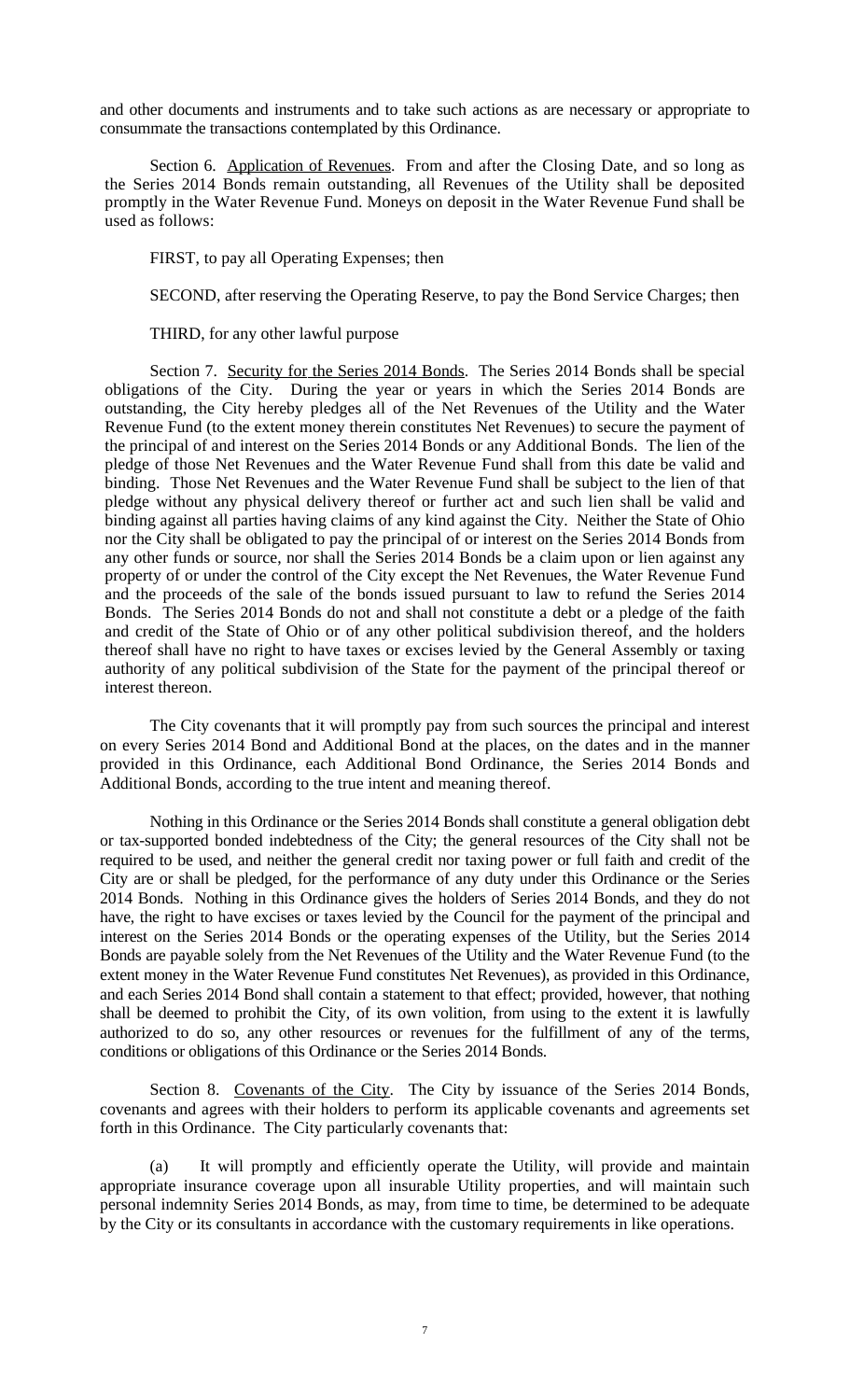(b) It will operate and maintain the Utility in sound operating condition, free from any liens or encumbrances which would interfere with the full and continuous use and operation thereby by the City.

(c) Subject to applicable requirements and restrictions imposed by law, at all times prescribe and charge such rates, charges and rentals for the services and facilities of the Utility, and so restrict Operating Expenses, as shall be necessary in order to produce Net Revenues in each year not less than 100% of the Bond Service Charges due in that year.

(d) The City shall not issue any Additional Bonds unless prior to such issuance the Fiscal Officer certifies that the Net Revenues during the two years immediately preceding the year of the passage of the ordinance authorizing the Additional Bonds, adjusted to reflect, if necessary, rates, charges and rentals of the Utility enacted by Council prior to the effective date of the ordinance authorizing the Additional Bonds, will aggregate in an amount not less than 100% of the Bond Service Charges on the Series 2014 Bonds and the Additional Bonds in each subsequent year.

(e) It will segregate the Revenues and funds of the Utility from other funds of the City, will keep proper books of record and account so as to show the complete financial results of the operation of the Utility, including the Revenues and Operating Expenses and all capital expenditures therefor, and invest and deposit the same in accordance with law and this Ordinance.

(f) At any and all times, it will cause to be done all such further acts and things and cause to be signed and delivered all such further instruments as may be necessary to carry out the purpose of the Series 2014 Bonds and any Additional Bond Ordinance or as may be required by the Act, and comply with all requirements of law applicable to the Utility and its operation.

(g) It will observe and perform faithfully at all times all covenants, agreements, authority, actions, undertakings, stipulations and provisions to be observed or performed on its part under this Ordinance and the Series 2014 Bonds and under all Council proceedings pertaining thereto.

Each of those obligations is binding upon the City, and upon each City officer or employee as from time to time may have the authority under law to take any action on behalf of the City that may be necessary to perform all or any part of that obligation, as a duty of the City and of each of those officers and employees resulting from an office, trust or station within the meaning of Section 2731.01 et seq. of the Revised Code, providing for enforcement by writ of mandamus.

Section 9. Federal Tax Considerations. The City covenants that it will use, and will restrict the use and investment of, the proceeds of the Series 2014 Bonds in such manner and to such extent as may be necessary so that (a) the Series 2014 Bonds will not (i) constitute private activity Series 2014 Bonds, arbitrage Series 2014 Bonds or hedge Series 2014 Bonds under Sections 141, 148 or 149 of the Code or (ii) be treated other than as Series 2014 Bonds to which Section 103 of the Code applies, and (b) the interest thereon will not be an item of tax preference under Section 57 of the Code.

The City further covenants that (a) it will take or cause to be taken such actions that may be required of it for the interest on the Series 2014 Bonds to be and to remain excluded from gross income for federal income tax purposes, and (b) it will not take or authorize to be taken any actions that would adversely affect that exclusion, and (c) it, or persons acting for it, will, among other acts of compliance, (i) apply the proceeds of the Series 2014 Bonds to the governmental purpose of the borrowing, (ii) restrict the yield on investment property acquired with those proceeds, (iii) make timely and adequate payments to the federal government, (iv) maintain books and records and make calculations and reports, and (v) refrain from certain uses of those proceeds, and, as applicable, of property financed with such proceeds, all in such manner and to the extent necessary to assure such exclusion of that interest under the Code.

The Director of Finance, as the fiscal officer, or any other officer of the City having responsibility for issuance of the Series 2014 Bonds is hereby authorized (a) to make or effect any election, selection, designation (including specifically designation of the Series 2014 Bonds as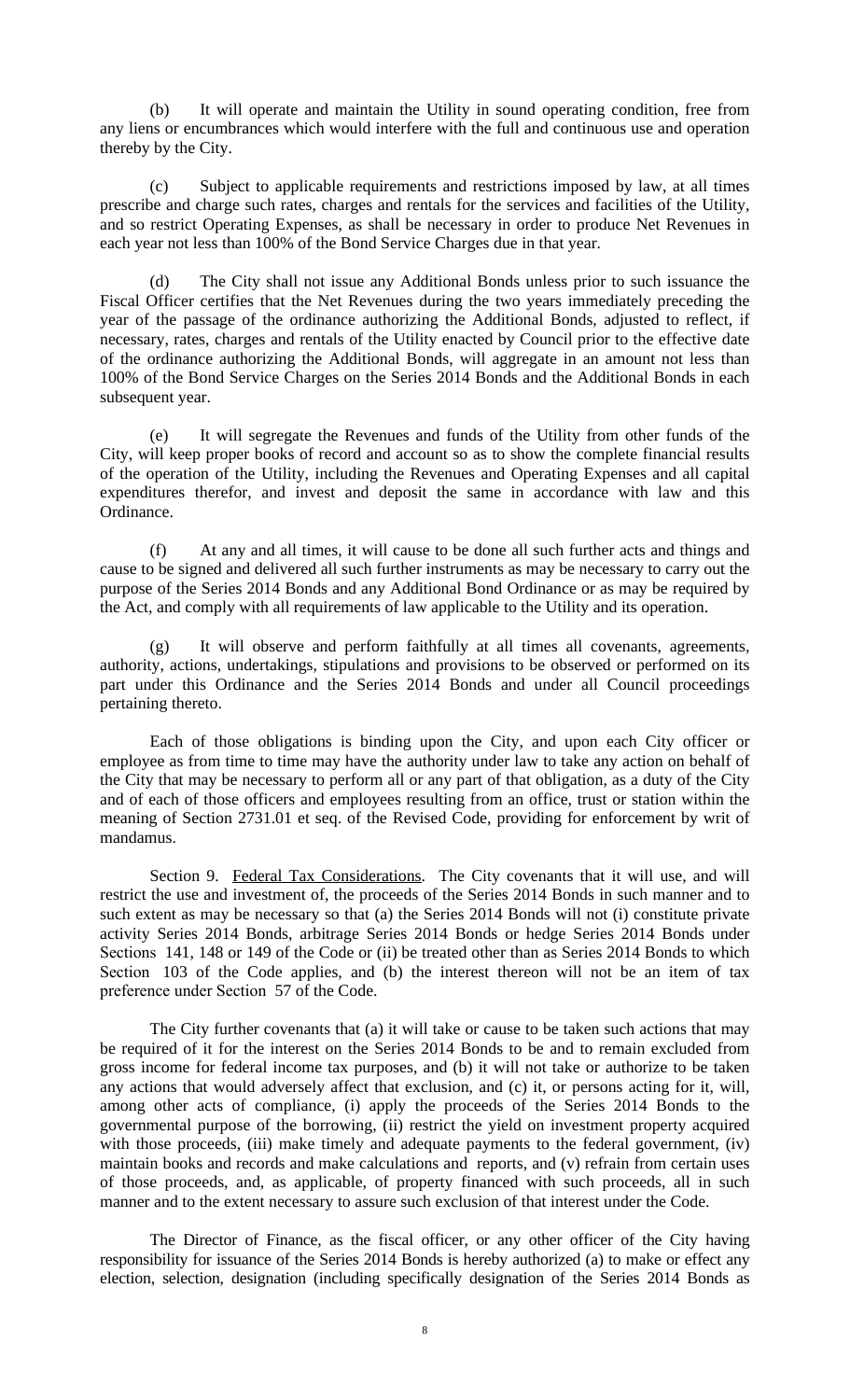"qualified tax-exempt obligations"), choice, consent, approval, or waiver on behalf of the City with respect to the Series 2014 Bonds as the City is permitted to or required to make or give under the federal income tax laws, including, without limitation thereto, any of the elections provided for in or available under Section 148 of the Code, for the purpose of assuring, enhancing or protecting favorable tax treatment or status of the Series 2014 Bonds or interest thereon or assisting compliance with requirements for that purpose, reducing the burden or expense of such compliance, reducing the rebate amount or payments or penalties, or making payments of special amounts in lieu of making computations to determine, or paying, excess earnings as rebate, or obviating those amounts or payments, as determined by that officer, which action shall be in writing and signed by the officer, (b) to take any and all other actions, make or obtain calculations, make payments, and make or give reports, covenants and certifications of and on behalf of the City, as may be appropriate to assure the exclusion of interest from gross income and the intended tax status of the Series 2014 Bonds, and (c) to give one or more appropriate certificates of the City, for inclusion in the transcript of proceedings for the Series 2014 Bonds, setting forth the reasonable expectations of the City regarding the amount and use of all the proceeds of the Series 2014 Bonds, the facts, circumstances and estimates on which they are based, and other facts and circumstances relevant to the tax treatment of the interest on and the tax status of the Series 2014 Bonds.

Each covenant made in this section with respect to the Series 2014 Bonds is also made with respect to all issues any portion of the debt service on which is paid from proceeds of the Series 2014 Bonds (and, if different, the original issue and any refunding issues in a series of refundings), to the extent such compliance is necessary to assure exclusion of interest on the Series 2014 Bonds from gross income for federal income tax purposes, and the officers identified above are authorized to take actions with respect to those issues as they are authorized in this section to take with respect to the Series 2014 Bonds.

Section 10. Refunding and Redemption of the Outstanding Bonds. (a) The City finds and determines that the refunding of the Outstanding Bonds results in savings for the City. The Fiscal Officer is authorized to (i) determine the date for the redemption of the Outstanding Bonds and (ii) give any necessary notices of the refunding and redemption of the Outstanding Bonds required by the Series 2006 Indenture or the Series 2006 Continuing Disclosure Agreement.

(b) The Escrow Agreement now on file with this Council is approved, and the Fiscal Officer is authorized to sign and deliver, in the name and on behalf of the City, the Escrow Agreement with such changes that are not inconsistent with this resolution, are not materially adverse to the City, and are approved by the Fiscal Officer. That any such changes are not materially adverse to the City and are approved by the Fiscal Officer shall be evidenced conclusively by the signing of the Escrow Agreement by the Fiscal Officer.

Section 11. Application of Amounts in Funds. Amounts on deposit in the Series 2006 Bond Fund and the Series 2006 Bond Reserve Fund shall be deposited in the Escrow Fund and used pursuant to the Escrow Agreement. Any amounts held by the Series 2006 Trustee after the defeasance of the Outstanding Bonds shall be applied as provided in the Series 2006 Indenture.

Upon the payment or release of all encumbrances of amounts now on deposit in the Water Surplus Reserve Fund and the Water Replacement Fund, the amounts then on deposit in the Water Surplus Reserve Fund and the Water Replacement Fund are appropriated to be transferred and deposited into the Water Revenue Fund. The Fiscal Officer is directed upon the transfer and deposit of such amounts to close and terminate the use of the Electric Surplus Reserve Fund and the Water Replacement Fund in accordance with the laws of the State of Ohio.

Section 12. Bond Counsel. The legal services of Squire Patton Boggs (US) LLP, as bond counsel, be and are hereby retained. The legal services shall be in the nature of legal advice and recommendations as to the documents and the proceedings in connection with the issuance and sale of the Series 2014 Bonds and the rendering of the necessary legal opinion upon the delivery of the Series 2014 Bonds. In rendering those legal services, as an independent contractor and in an attorney-client relationship, that firm shall not exercise any administrative discretion on behalf of the City in the formulation of public policy, expenditure of public funds, enforcement of laws, rules and regulations of the State, the City or any other political subdivision, or the execution of public trusts. That firm shall be paid just and